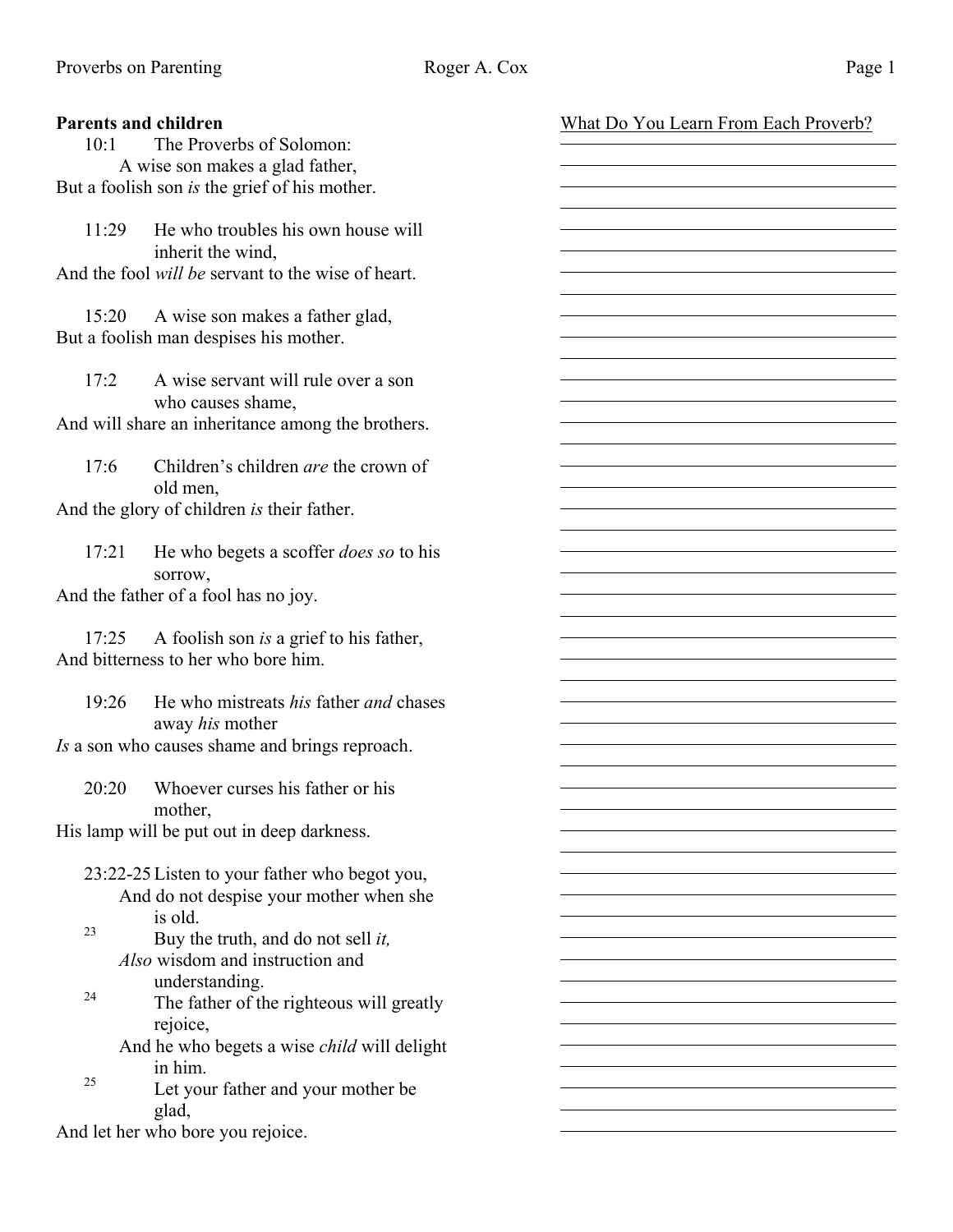$\overline{a}$  $\overline{a}$ 

## **Discipline**

10:17 He who keeps instruction *is in* the way of life,

But he who refuses correction goes astray.

12:1 Whoever loves instruction loves knowledge,

But he who hates correction *is* stupid.

13:18 Poverty and shame *will come* to him who disdains correction, But he who regards a rebuke will be honored.

13:24 He who spares his rod hates his son, But he who loves him disciplines him promptly.

15:5 A fool despises his father's instruction, But he who receives correction is prudent.

15:10 Harsh discipline *is* for him who forsakes the way, *And* he who hates correction will die.

15:12 A scoffer does not love one who corrects him, Nor will he go to the wise.

15:32 He who disdains instruction despises his own soul,

But he who heeds rebuke gets understanding.

19:18 Chasten your son while there is hope, And do not set your heart on his destruction.

20:30 Blows that hurt cleanse away evil, As *do* stripes the inner depths of the heart.

22:6 Train up a child in the way he should go,

And when he is old he will not depart from it.

22:15 Foolishness *is* bound up in the heart of a child;

The rod of correction will drive it far from him.